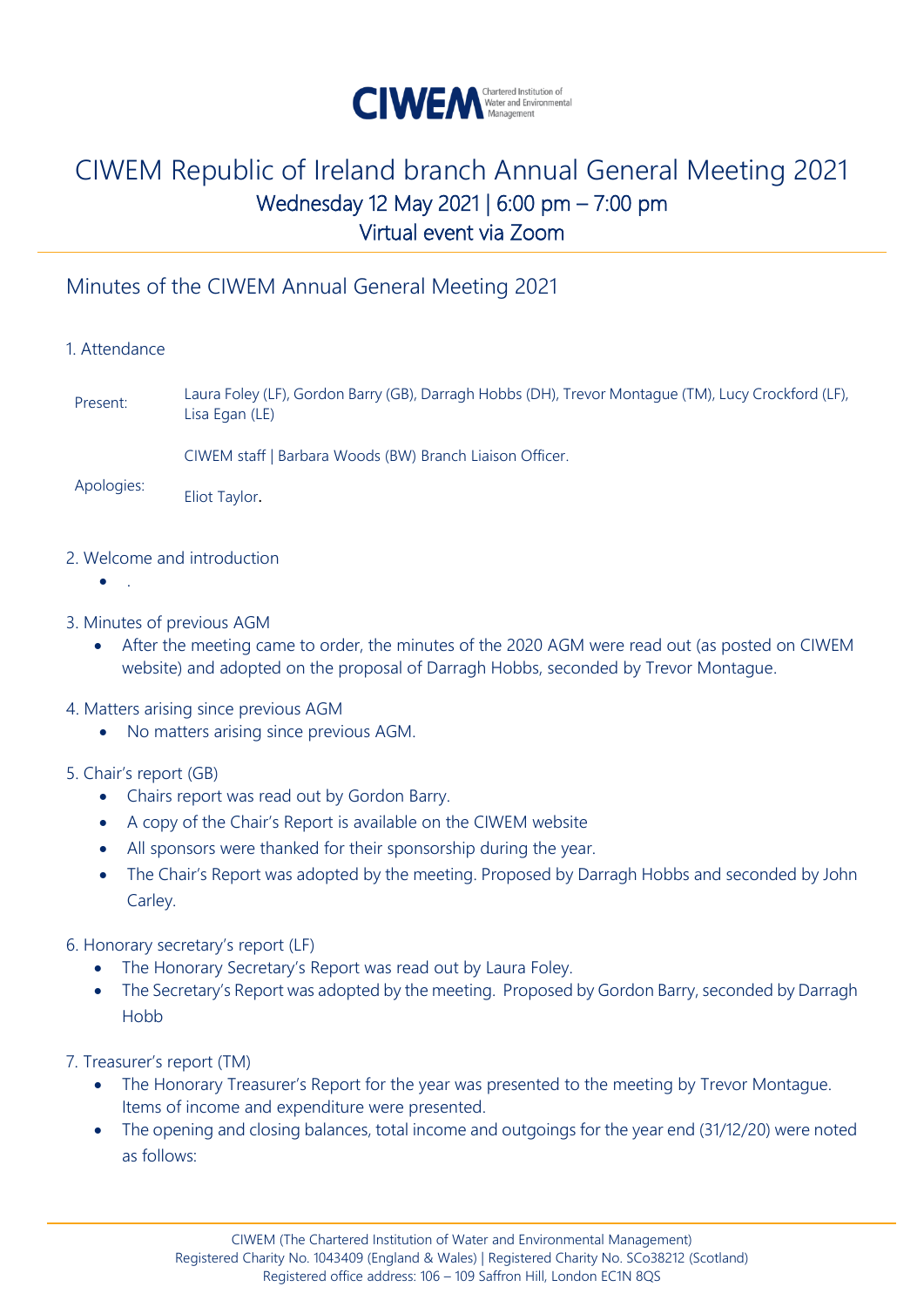

- o Opening Bank Balance €5,393.20
- o Total Income €1,470.00
- o Total Outgoings €1,355.40
- o Closing Bank balance €4,397.92

Total Assets: €6,602.53 Net Assets: €6,602.53

• The Accounts were adopted by the meeting. Proposed by Gordon Barry and seconded by John Carley.

8. Report on CIWEM Headquarters Activities

• Barbara Woods thanked committee members for their ongoing contribution to CIWEM ROI and presented on HQ activities as all events moved to digital format due to Covid.

9. Election of Officers and Committee for 2021 - 2022

The proposed officers for the year 2020/2021 were read out (noting Darragh Hobbs as the Chairperson proposed for the coming year, and Trevor Montague as the proposed vice Chairperson proposed for the coming year).

No New officers are elected. The officers remain as:

- Honorary Treasurer: Trevor Montague
- Honorary Secretary: Laura Foley
- (Past Chair: Gordon Barry)

Non-officer committee members are elected as follows:

- SM Ashekuzzaman,
- Olivia Holmes,
- Jer Keohane
- Anna Murphy,
- Joe O'Reilly
- Tom O'Reilly
- Gordon Barry
- Darragh Hobbs
- Trevor Montague (Vice Chair)

There are two new nominations to the committee; Lisa Egan and Eliot Taylor. As there are less candidates than positions on the committee, Lisa and Eliot are deemed elected without ballot.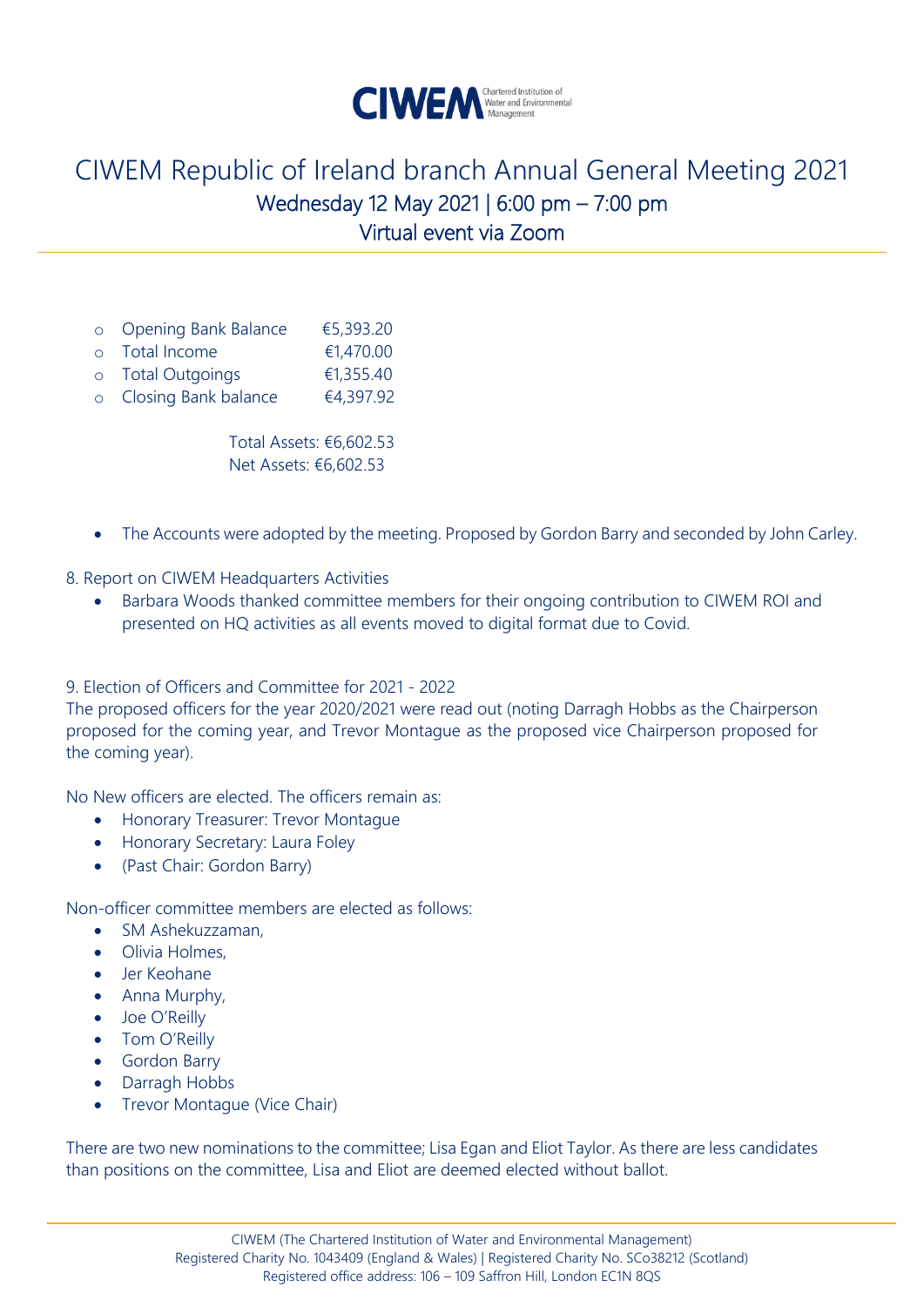

10. Any other business

Lucy Crockford or the Rivers and Coastal Group Section of CIWEM

- The Rivers and coastal group seek to encourage increased interaction with the branches
- There are 1700 members in the River and Coastal Group LinkedIn group and 15 members on committee
- Note that the Irish committee might look for someone to participate in rivers and coastal

Gordon Barry noted it would be good to bring membership of EU perspective to panel/groups/policy teams and for CIWEM to move toward more outward looking; currently somewhat UK-centric. The RoI branch in a key position to influence/be part of EU participation (policy pages, etc.). Parliamentary engagement of CIWEM UK; is lots of scope for similar engagement of Ireland on EU level, which would be good to explore.

Trev Montague noted all events shared on CIWEM RoI LinkedIn page.

11. Date of next meeting

• TBC but approx. July and likely again virtual.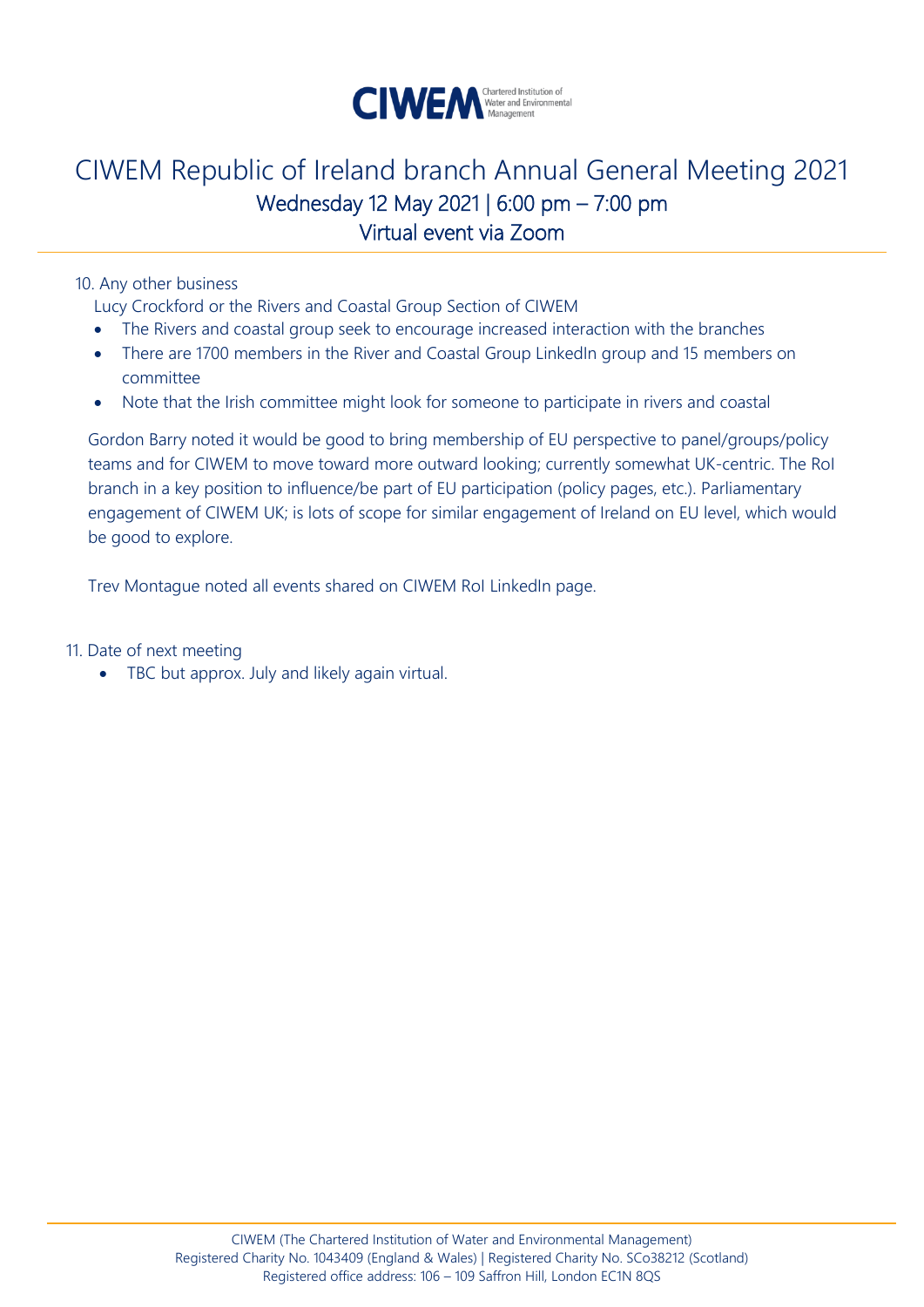

Appendix A | Chair's report for 2019 | 2020

A very strange year started very positively for the Branch with the continued rejuvenation of the committee and the appointment of a number of new members at the AGM. This positive boost was maintained, with a tangible increase in energy around the committee table during the course of the year, which was a very welcome step in the continued growth of the Branch.

The Branch hosted a number of CPD events, with sponsored receptions this year. This was a very successful innovation and provided a welcome opportunity for members and guests to network and develop bonds and relationships amongst their peers. We are very grateful to the companies which sponsored these occasions, specifically:

- J. B. Barry & Partners Ltd;
- T. J. O'Connor & Associates;
- Glan Agua Ltd; and
- Nicholas O'Dwyer Ltd

The networking events unfortunately halted with the arrival of Covid19, but the CPD events did manage to continue with a further online talk.

2019 also saw the elevation of David McHugh to the role of President of the institution, with the induction event being held at UCC. This was a significant honour for David and the Branch are proud to acknowledge the achievement. The Branch would also like to acknowledge the contribution by Fehily Timoney & Co. to the hosting of the event.

I have spoken on previous years about the need for the continuous rejuvenation of the committee and I would strongly encourage any members who would like to become more involved in their institution to introduce themselves and consider becoming a member of the committee.

The role of committee members is not a lifelong commitment, but rather an opportunity in your professional life to give something back to the profession and the institution for a few years, with the intention of then stepping back down and encouraging others to step up.

This year the Committee members stepping down are

- ❖ Pat Murphy, who has contributed a number of years service as Branch Secretary
- ❖ Richard Flynn;
- ❖ Richard Kent; and
- ❖ Joe O'Reilly

The Branch would like to gratefully acknowledge their contribution over their years of service.

I was unfortunately not personally in attendance at the annual dinner this year, but all reports are of a very successful and enjoyable evening. Our engagement with the Northern Ireland Branch has continued, with a representative in attendance at the dinner. Unfortunately, we were not able to return the favour and send a representative to their annual dinner, as it had to be cancelled due to Covid, as did the annual North-South visit.

Finally, I would just like to wish the incoming committee every success in the coming year, and hopefully we will see some respite from the pandemic restrictions.

Gordon Barry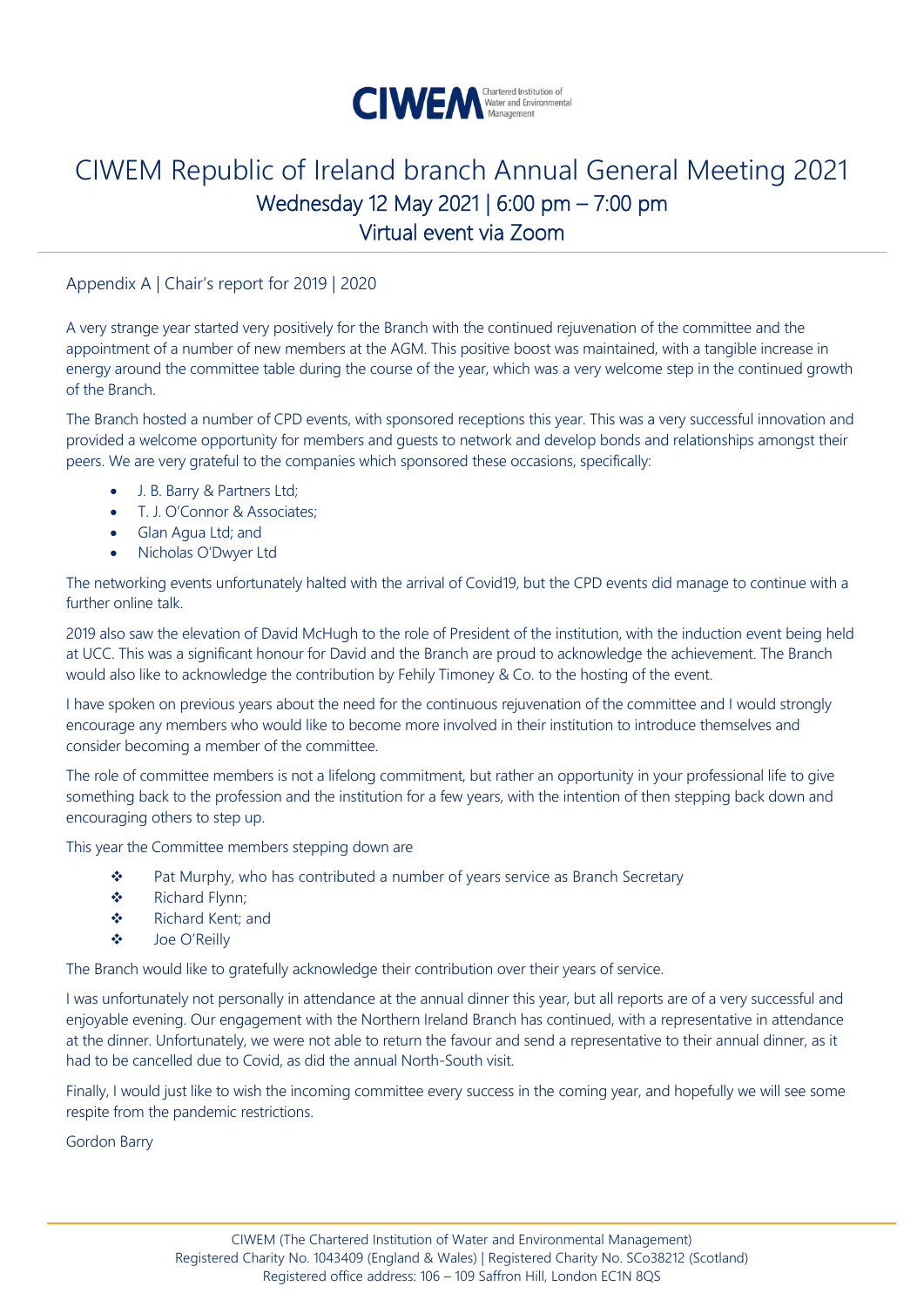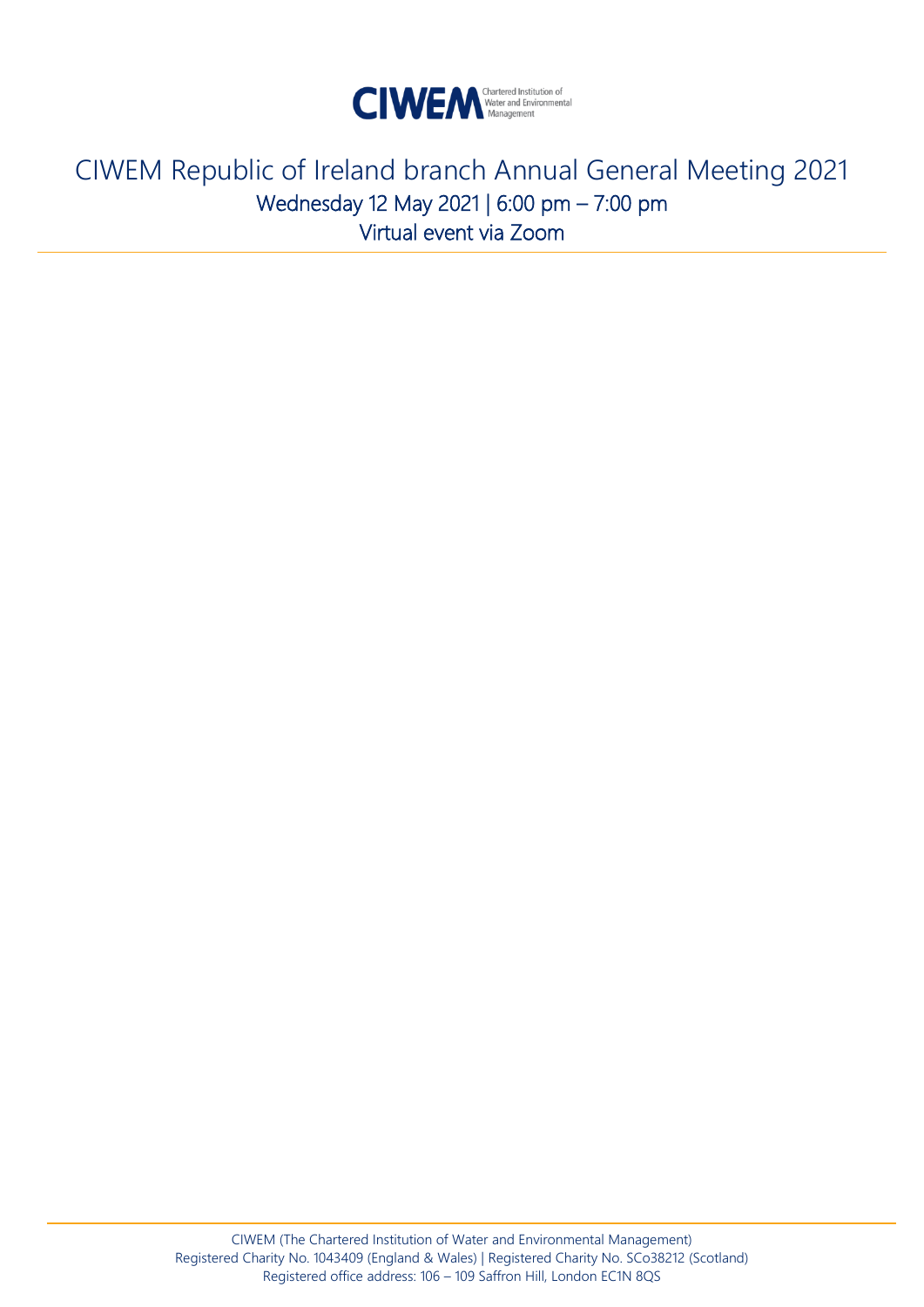

Appendix B | Honorary Secretary's Report for 2019 | 2020

**1.** Annual General Meeting

The year commenced with the election of the Branch Committee at the 2019 AGM, which was held on Thursday, 29<sup>th</sup> June, at Irish Water's offices, Foley Street, Dublin.

**2.** Presidential Induction The Branch co-hosted the induction of Mr. David McHugh as CIWEM President for 2019/2020. The event took place on 12th September 2019 at University College Cork. The title of David's speech was *How to tackle the Climate Emergency*. The speech was followed by an address by Professor Jerry D Murphy (University College Cork).

#### **3.** Technical Presentations

The Branch organised a number of technical presentations during the year, including.

- ❖ 4 October 2019 | South-east Annual Seminar National Sludge Management Policy | Irish Water Thermal Hydrolysis at Osberstown Wastewater Treatment Plant | Veolia
- ❖ 28 January 2020 | Health through Water: A study of the Need for and Provision of Healthy Water Supply Past, Present and Future Liam Doyle (CIWEM Committee Member)
- ❖ 25 February 2020 | Kerry Central WSS Delivering Critical Infrastructure under Environmental **Constraints** Andrew Driver (Glan Agua) and Gavin Reilly (Nicholas O'Dwyer)
- ❖ 28 May 2020 | Characterising Irish Karst Aquifers: From Recharge to Discharge Dr Philip Schuler (CDM Smith)
- **4.** Study Trip

There was no Study Trip arranged this year.

**5.** Annual Dinner

The Annual Dinner was hosted in Kildare this year at the Killashee Hotel in Naas on Friday 15 November. We were delighted to welcome David McHugh, President of the Institution, and Mr. Warren Boal, Chair of the CIWEM Northern Ireland Branch to the dinner.

**6.** North – South Visit

The annual joint field trip did not go ahead this year. Events were curtailed from March 2020 due to the Covid-19 pandemic.

**7.** Environ 2020

Environ 2020, organised by the ESAI (Environmental Sciences Association of Ireland), was scheduled to take place in April however it was postponed to October due to the Covid-19 pandemic and will take place as a virtual event. The Branch has previously sponsored a prize for the Best Water Related Presentation.

### **8.** Membership

The branch membership currently stands at 302 which is an increase on the previous year's count of 271.

**9.** CIWEM Headquarters - Saffron Hill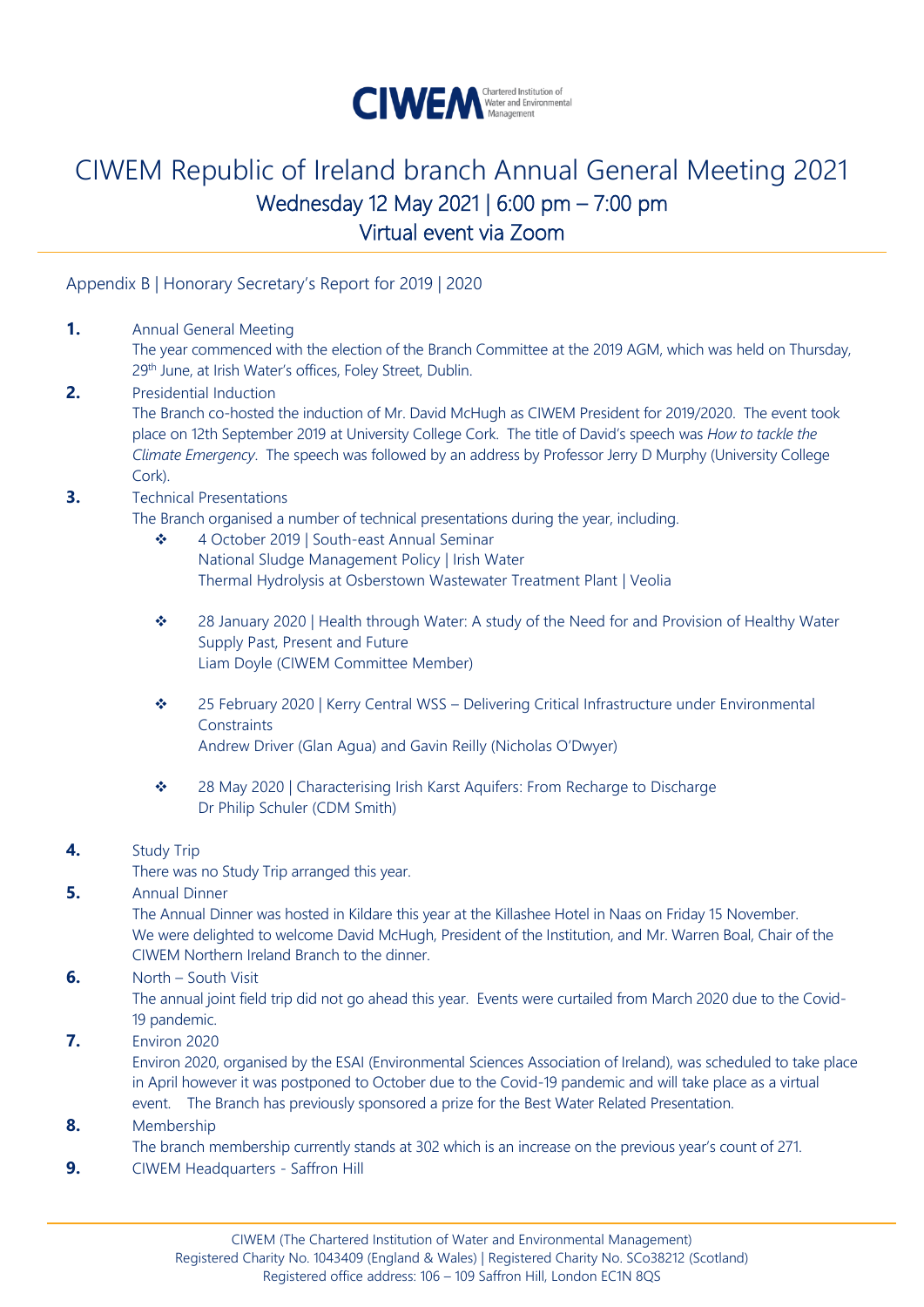

The Branch engagement with the CIWEM headquarters at Saffron Hill this year included a number of meetings with the Branches, Groups, Networks and Panels (BGNP) group and discussions in relation to Public Liability insurance cover for the Branch.

### **10.** Acknowledgements

Finally the Branch Committee would like to thank everyone, both members and non-members, who volunteered their time and resources to assist with the running of the branch and its activities, whether as organisers, speakers, or sponsors.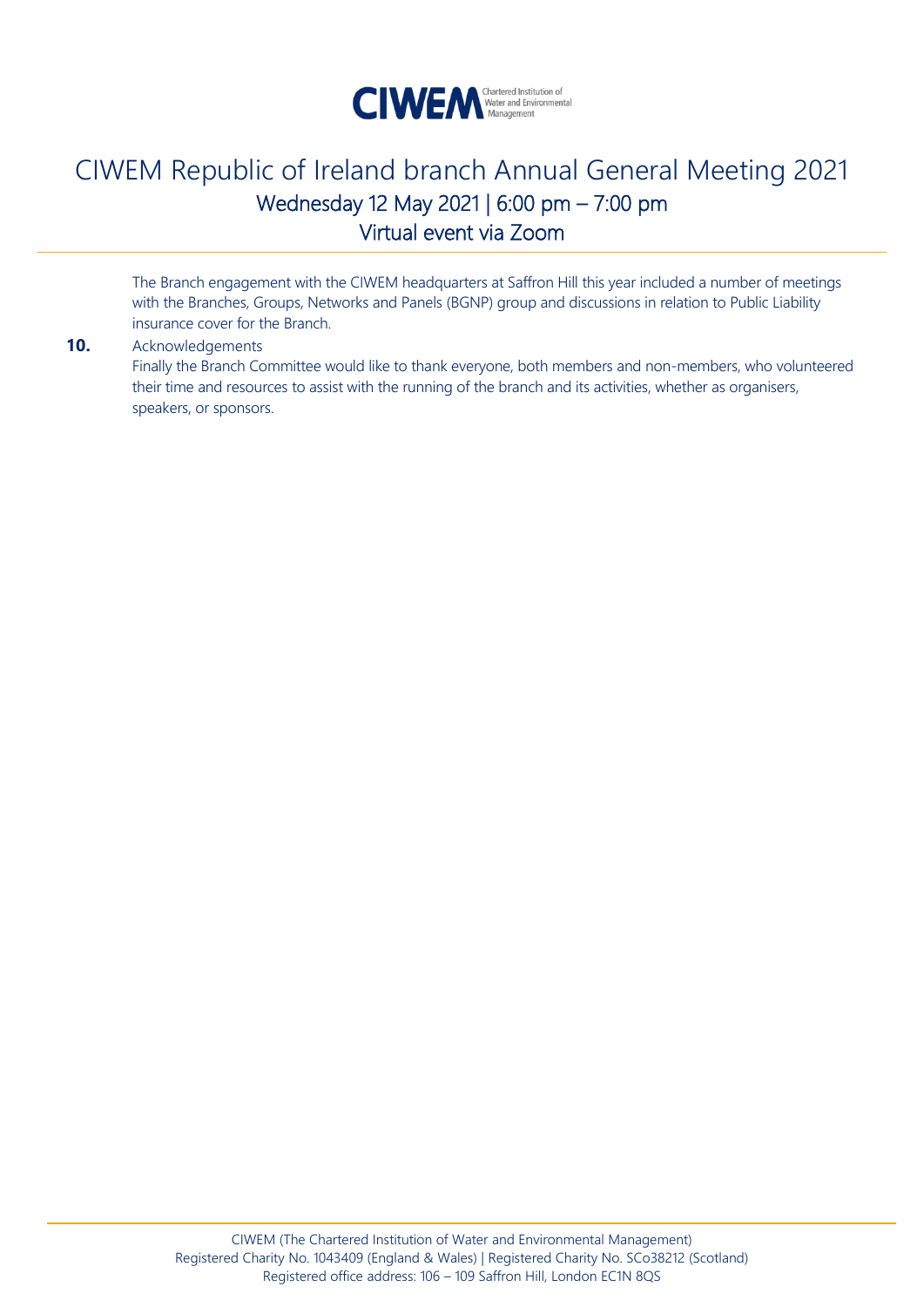

Appendix C | Financial report for 2019 – 2020



| <b>Bank Account Reconciliation</b>                                                     |                           | €                    |
|----------------------------------------------------------------------------------------|---------------------------|----------------------|
| Cash at Bank 31/12/2018                                                                | Current                   | 5,842.97             |
|                                                                                        | <b>Deposit</b>            |                      |
|                                                                                        | Total                     | 5,842.97             |
|                                                                                        |                           |                      |
| <b>Starting Bank Balance</b>                                                           |                           | 5,842.97             |
| Add total lodgements to 31/12/19                                                       |                           | 7,704.37             |
| Deduct Bank Charges to 31/12/19                                                        |                           | 91.50                |
| Deduct Cheques issued and presented prior to 31/12/19<br>Deduct EFT payments by Branch |                           | 5,464.04<br>2,598.60 |
| Calculated Bank Balance at 31/12/18                                                    |                           | 5,393.20             |
| Actual Bank Balance at 31/12/19                                                        | Current<br><b>Deposit</b> | 5,393.20             |
|                                                                                        | Total                     | 5,393.20             |

| Balance sheet at 31/12/2019                                                                       | €                                        | €                                |
|---------------------------------------------------------------------------------------------------|------------------------------------------|----------------------------------|
|                                                                                                   | 2018                                     | 2019                             |
| <b>Assets</b><br>Debtors (Net)<br>Cash at Bank<br><b>Chairman's Chain</b><br>Cheques to be lodged | 2,572.73<br>5,842.97<br>1,904.61<br>0.00 | 2,842.73<br>5,393.20<br>1,904.61 |
| <b>Total Assets</b>                                                                               | 10,320.31                                | 10,140.54                        |
| Liabilities<br>Cheques Issued & not cashed<br><b>Creditors</b>                                    | 125.00<br>3,199.80                       | 375.00<br>0.00                   |
| <b>Total Liabilities</b>                                                                          | 3,324.80                                 | 375.00                           |
| <b>Net Assets</b>                                                                                 | 6,995.51                                 | 9,765.54                         |